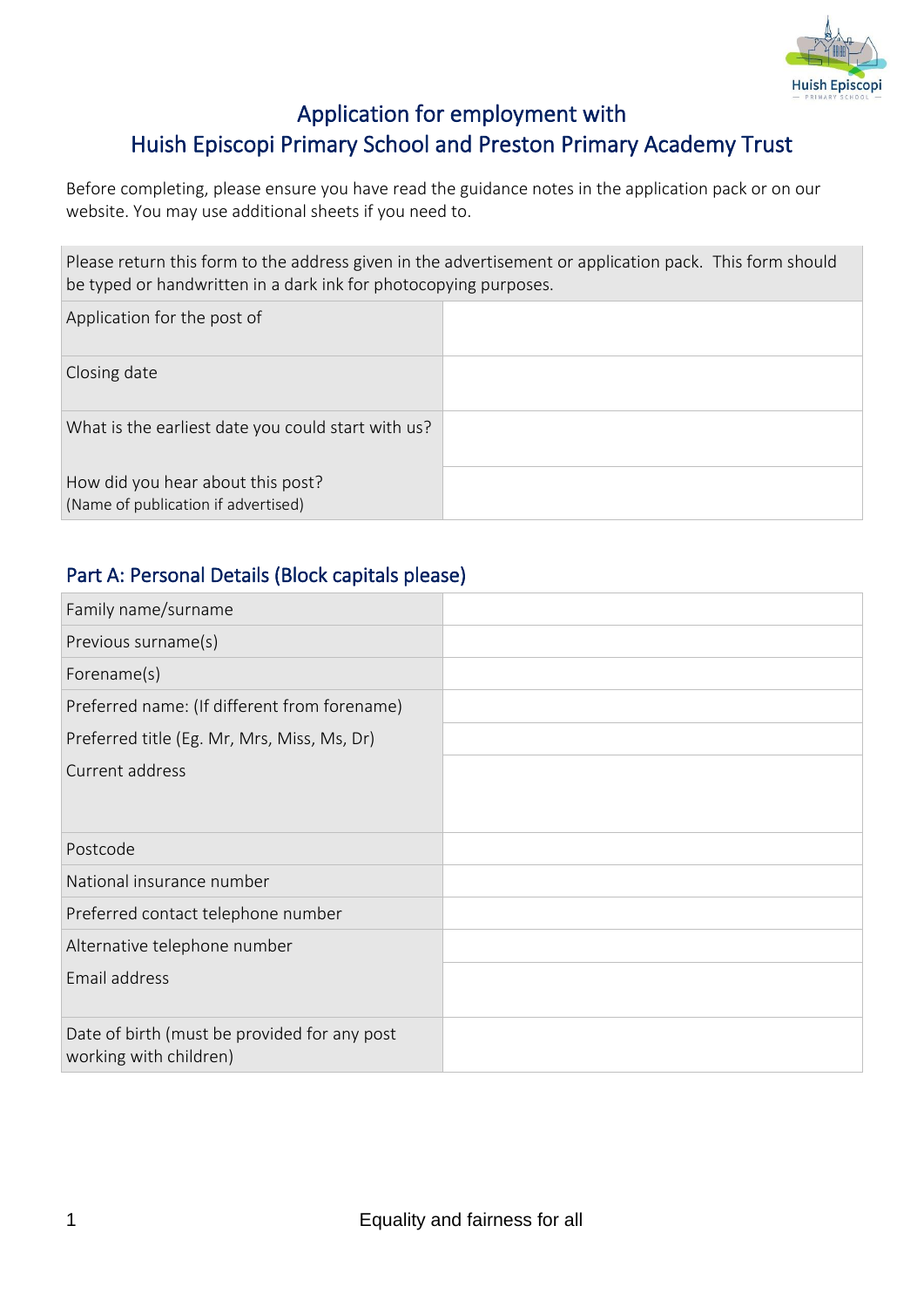### Part B: Present (or most recent) Employer

| Name and Address<br>of Employer |                                                                                                            |  |
|---------------------------------|------------------------------------------------------------------------------------------------------------|--|
| Job Title                       |                                                                                                            |  |
| <b>Start Date</b>               | Notice required or date<br>left                                                                            |  |
| Salary                          | If part-time, please give<br>hours per week                                                                |  |
|                                 | Please give details of your main tasks and responsibilities - and, if applicable, your reason for leaving: |  |
|                                 |                                                                                                            |  |
|                                 | Please explain why you are applying for this post at this time:                                            |  |
|                                 |                                                                                                            |  |

# Part C: Employment History (most recent first)

Please give as much relevant information as possible. For posts working with children and vulnerable adults you must give your full employment history from when you left school/higher education and explain any gaps in your employment and include dates. Please include any time spent employed as a volunteer.

| Name & Address of Employer | Dates From/To<br>(MM/YY) | Job Role | Final Salary and<br>Reason for Leaving |
|----------------------------|--------------------------|----------|----------------------------------------|
|                            |                          |          |                                        |
|                            |                          |          |                                        |
|                            |                          |          |                                        |
|                            |                          |          |                                        |
|                            |                          |          |                                        |
|                            |                          |          |                                        |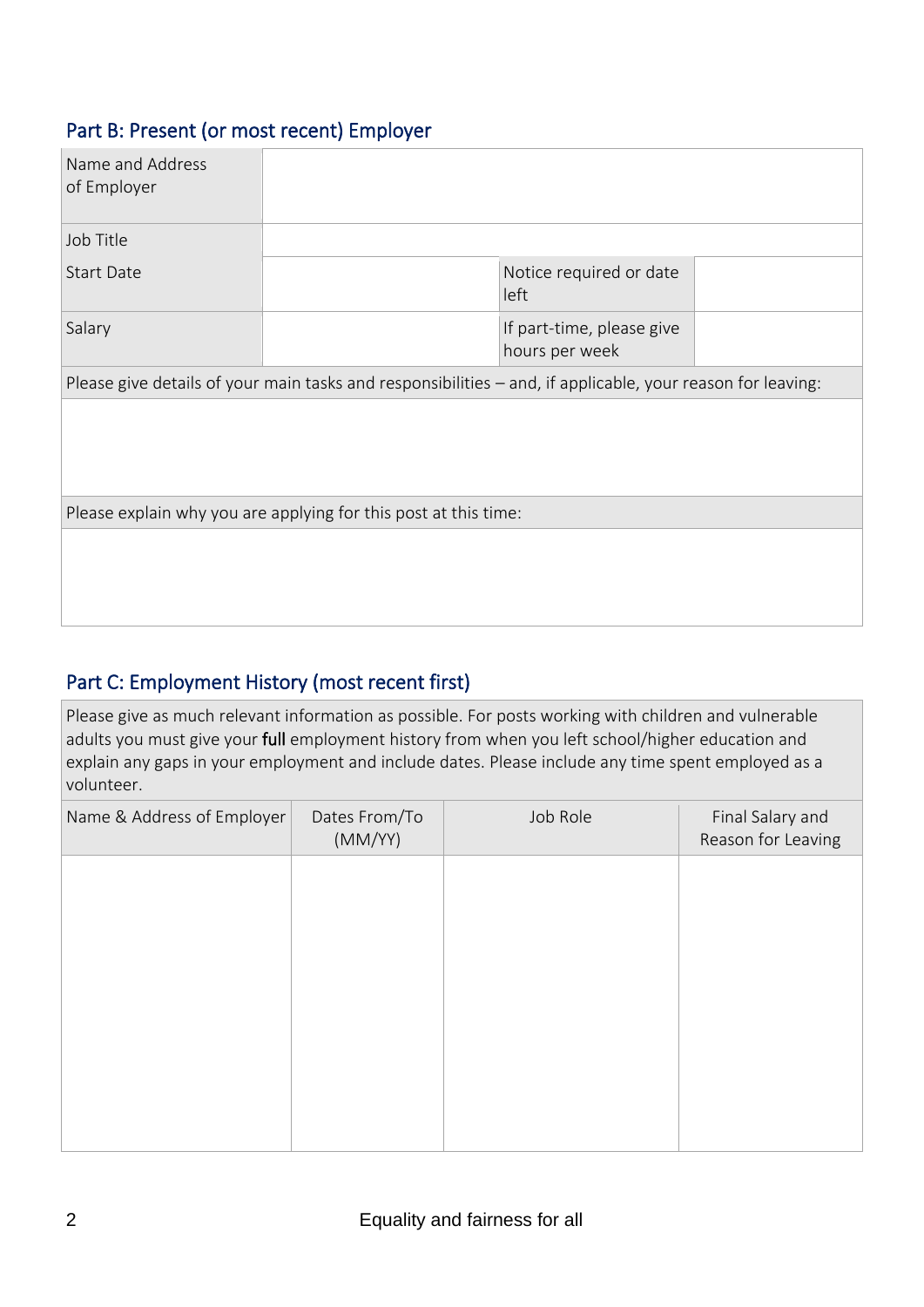## Part D: Academic, Professional and Vocational Qualifications

| Exams Passed (Level)<br>Qualifications & Memberships<br>(Most Recent First) | Grade and<br>Date<br>Achieved* | Name of Educational Establishment and/or<br>Professional or Awarding Body |
|-----------------------------------------------------------------------------|--------------------------------|---------------------------------------------------------------------------|
|                                                                             |                                |                                                                           |
|                                                                             |                                |                                                                           |
|                                                                             |                                |                                                                           |
|                                                                             |                                |                                                                           |
|                                                                             |                                |                                                                           |

\*For posts working with children/vulnerable adults you must provide all dates.

# Part E: Training/Continuing Professional Development

| Please give details of relevant training/development activities. |            |                                                |
|------------------------------------------------------------------|------------|------------------------------------------------|
| Training Course and Organiser or<br>Development Activity         | Time spent | Outcome - Grade Achieved<br>(Where applicable) |
|                                                                  |            |                                                |
|                                                                  |            |                                                |
|                                                                  |            |                                                |
|                                                                  |            |                                                |
|                                                                  |            |                                                |
|                                                                  |            |                                                |
|                                                                  |            |                                                |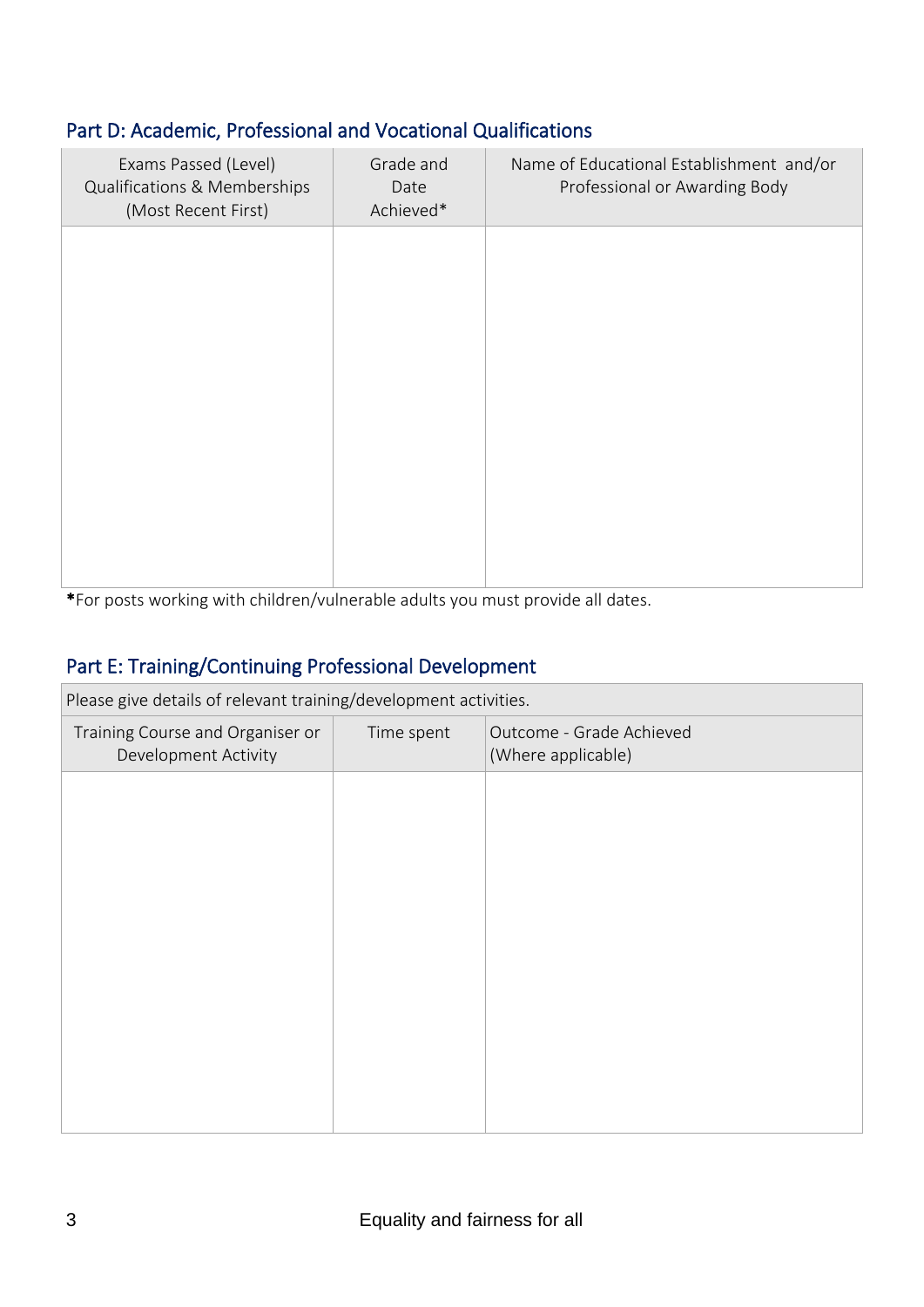### Part F: Personal Statement

You may continue on a separate sheet if you need to.

Key Competencies, Knowledge and Skills: Referring to the person specification, provide examples of how you have demonstrated the key competencies and the knowledge and skill requirements for this role. You may use experience gained from within and/or outside the workplace to provide these examples. (We recommend that you use the different headings on the person specification as a starting point.)

Personal Attributes: Please describe ways in which you have demonstrated the personal attributes required for this post, as outlined in the person specification.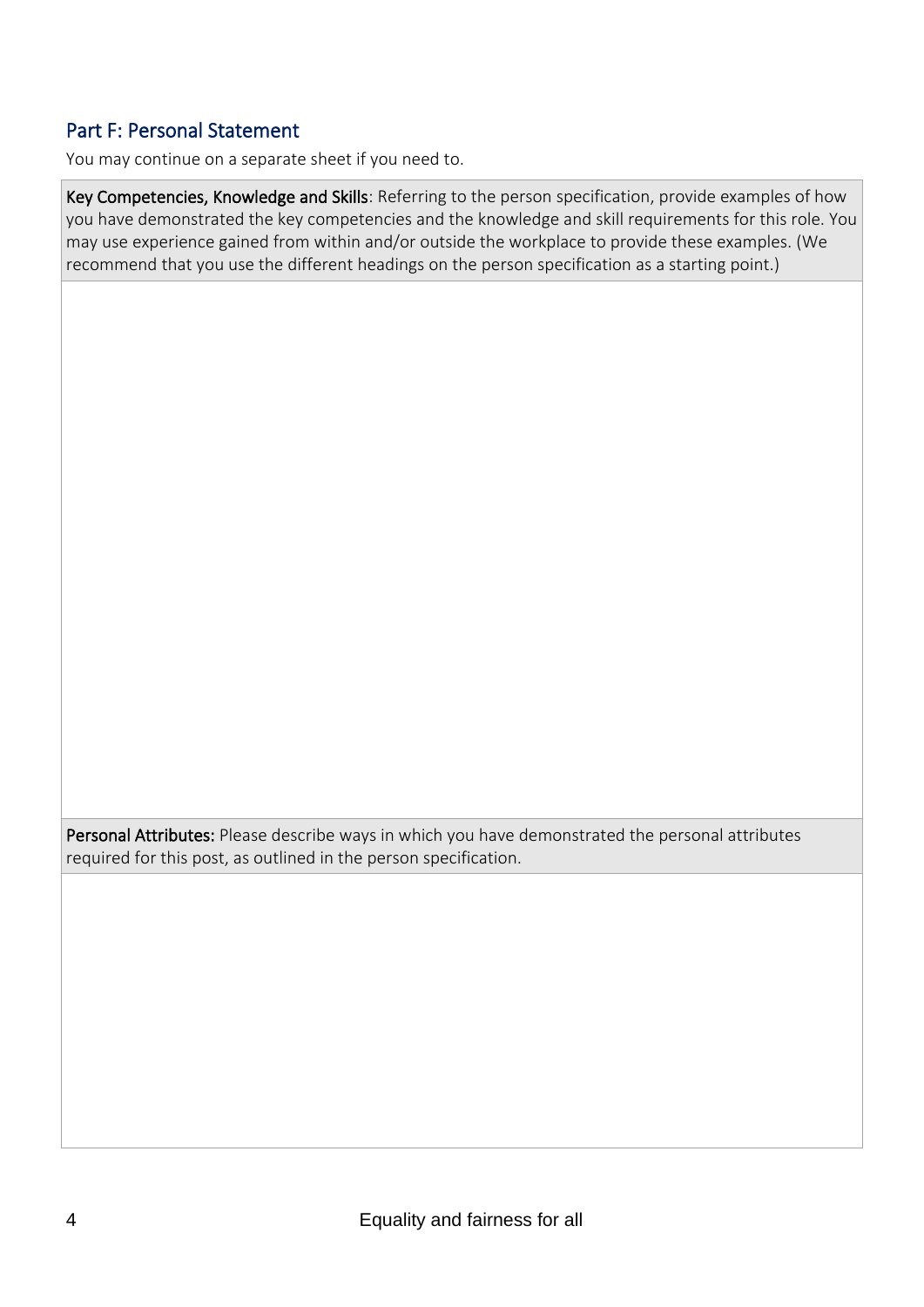# Part G: Supplementary Information

| Personal Transport: For posts which involve travel away from normal place of work:                                                                                                                                                                                                                                                                                                                                                                                                                                                       |                  |
|------------------------------------------------------------------------------------------------------------------------------------------------------------------------------------------------------------------------------------------------------------------------------------------------------------------------------------------------------------------------------------------------------------------------------------------------------------------------------------------------------------------------------------------|------------------|
| Are you willing and able to travel to meet the requirements of the post?                                                                                                                                                                                                                                                                                                                                                                                                                                                                 | Yes<br><b>No</b> |
| Please provide details of any current motoring convictions, disqualifications or penalty points, with dates<br>and reasons and/or any difficulties you foresee concerning travel:                                                                                                                                                                                                                                                                                                                                                        |                  |
|                                                                                                                                                                                                                                                                                                                                                                                                                                                                                                                                          |                  |
| Positive About Disability: We welcome applications from people with disabilities. Wherever possible we<br>will make reasonable adjustments to enable a person with a disability to access the application and<br>appointment process fairly.                                                                                                                                                                                                                                                                                             |                  |
| Do you consider yourself to have a disability?                                                                                                                                                                                                                                                                                                                                                                                                                                                                                           | Yes  <br>No      |
| If "yes" and you are offered an interview, would you welcome a pre-interview<br>discussion to identify any particular needs that you may have?                                                                                                                                                                                                                                                                                                                                                                                           | Yes<br>No        |
| Disclosure of Criminal Offences: The Rehabilitation of Offenders Act 1974 gives individuals the right not to<br>disclose details of old offences which are seen as 'spent'                                                                                                                                                                                                                                                                                                                                                               |                  |
| Please give details, including dates and places, of pending prosecutions and any convictions, cautions and<br>bind-overs since the age of 17 years, that are not 'spent':                                                                                                                                                                                                                                                                                                                                                                |                  |
|                                                                                                                                                                                                                                                                                                                                                                                                                                                                                                                                          |                  |
| If the information sent to you highlights that the post requires a Disclosure Certificate, the Rehabilitation<br>of Offenders Act does not apply in this case. Therefore, please give details, including dates and places, of<br>any 'spent' convictions, cautions and bind-overs. Please also detail if you are on List 99, the PoCA List,<br>disqualified from working with children or vulnerable adults or subject to sanctions imposed by a<br>regulatory body such as the General Teaching Council or General Social Care Council: |                  |
|                                                                                                                                                                                                                                                                                                                                                                                                                                                                                                                                          |                  |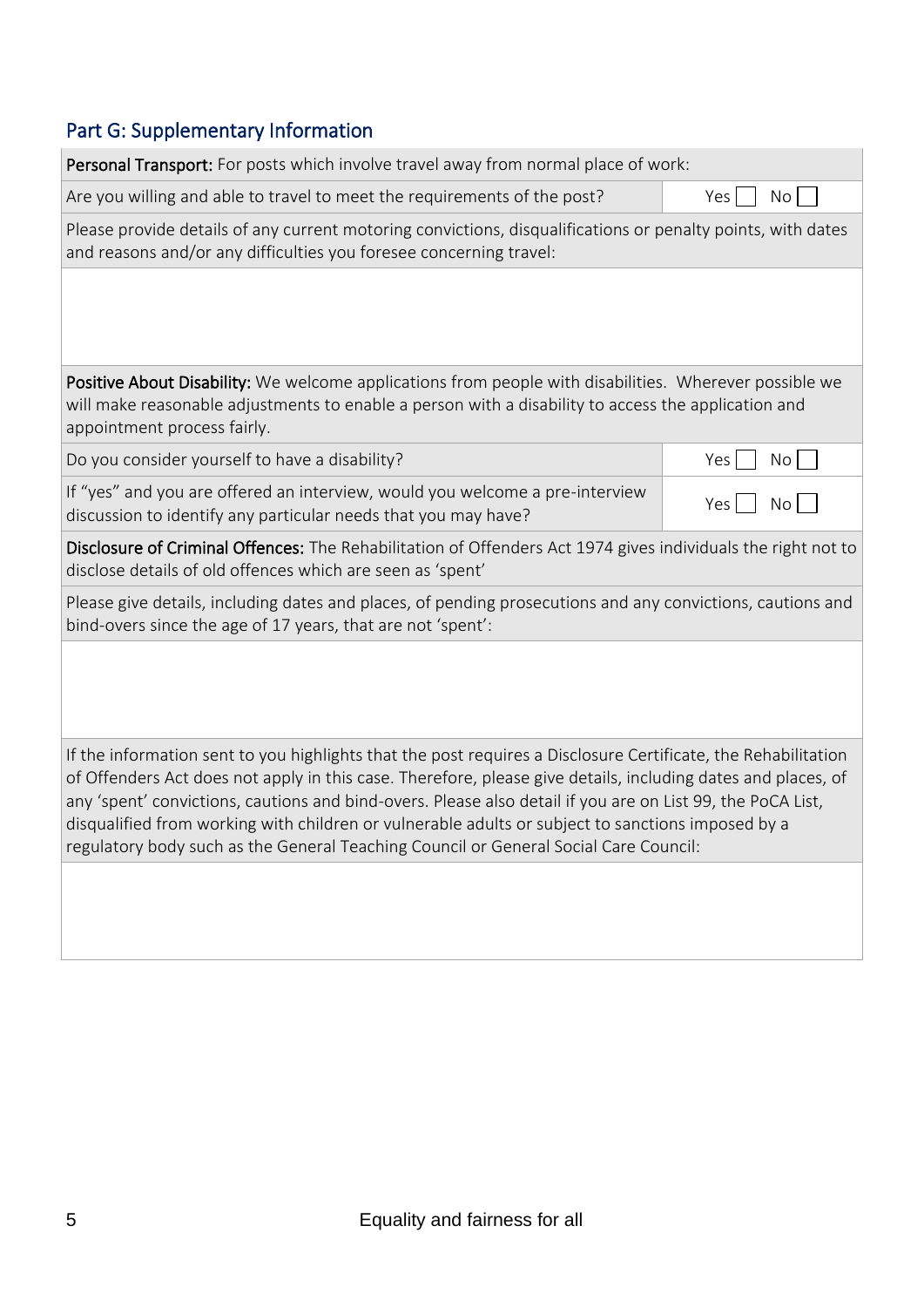### PART H: References and Declarations

References: Please provide the names of two professional referees, both of whom can write with authority about your performance, abilities and competence in a work, voluntary or educational environment. The first reference must be your manager or a senior manager representing your current or most recent employer. References will not be accepted from colleagues, relations or people who know you solely as a friend. If you do not wish your current employer to be contacted prior to interview please tick the box below  $*$ unless you are applying for a post working with children, in which case, do not tick the box since all references will be requested before interview.

If you are applying for a post working with children or vulnerable adults

Your first referee must be a manager representing your current/most recent employer. If this post has not involved working with children or vulnerable adults but a previous post has, that previous employer must be given as your second referee. This applies even if you have done other work in between.

| Name of first referee $\vert \ \vert$ Please see $\ast$ above<br>if the post involves working with children. If<br>you need to discuss this, contact the<br>recruitment team on 01823 356209. |       |               |     |    |
|-----------------------------------------------------------------------------------------------------------------------------------------------------------------------------------------------|-------|---------------|-----|----|
| Job Title of Referee                                                                                                                                                                          |       |               |     |    |
| Name of organisation                                                                                                                                                                          |       |               |     |    |
| Address (Including Postcode)                                                                                                                                                                  |       |               |     |    |
| Email address if available                                                                                                                                                                    |       |               |     |    |
| Daytime telephone number                                                                                                                                                                      |       |               |     |    |
| Relationship to you (eg supervisor, tutor)                                                                                                                                                    |       |               |     |    |
| Dates of your employment                                                                                                                                                                      | From: |               | To: |    |
| Name of second referee                                                                                                                                                                        |       |               |     |    |
| Job Title of Referee                                                                                                                                                                          |       |               |     |    |
| Name of organisation                                                                                                                                                                          |       |               |     |    |
| Address (Including Postcode)                                                                                                                                                                  |       |               |     |    |
| Email address if available                                                                                                                                                                    |       |               |     |    |
| Daytime telephone number                                                                                                                                                                      |       |               |     |    |
| Relationship to you                                                                                                                                                                           |       |               |     |    |
| Dates of your employment                                                                                                                                                                      | From: |               | To: |    |
| Declaration of Interest: Please note that canvassing support of Members or Senior Officers of Somerset                                                                                        |       |               |     |    |
| County Council can lead to disqualification of your application.                                                                                                                              |       |               |     |    |
| Do you have family or close relationships with any individuals involved in an aspect of the recruitment                                                                                       |       |               |     |    |
| process or with any Elected Member or Senior Officer of Somerset County Council? Yes                                                                                                          |       |               |     | No |
| If yes, give name:<br>Position:                                                                                                                                                               |       | Relationship: |     |    |
|                                                                                                                                                                                               |       |               |     |    |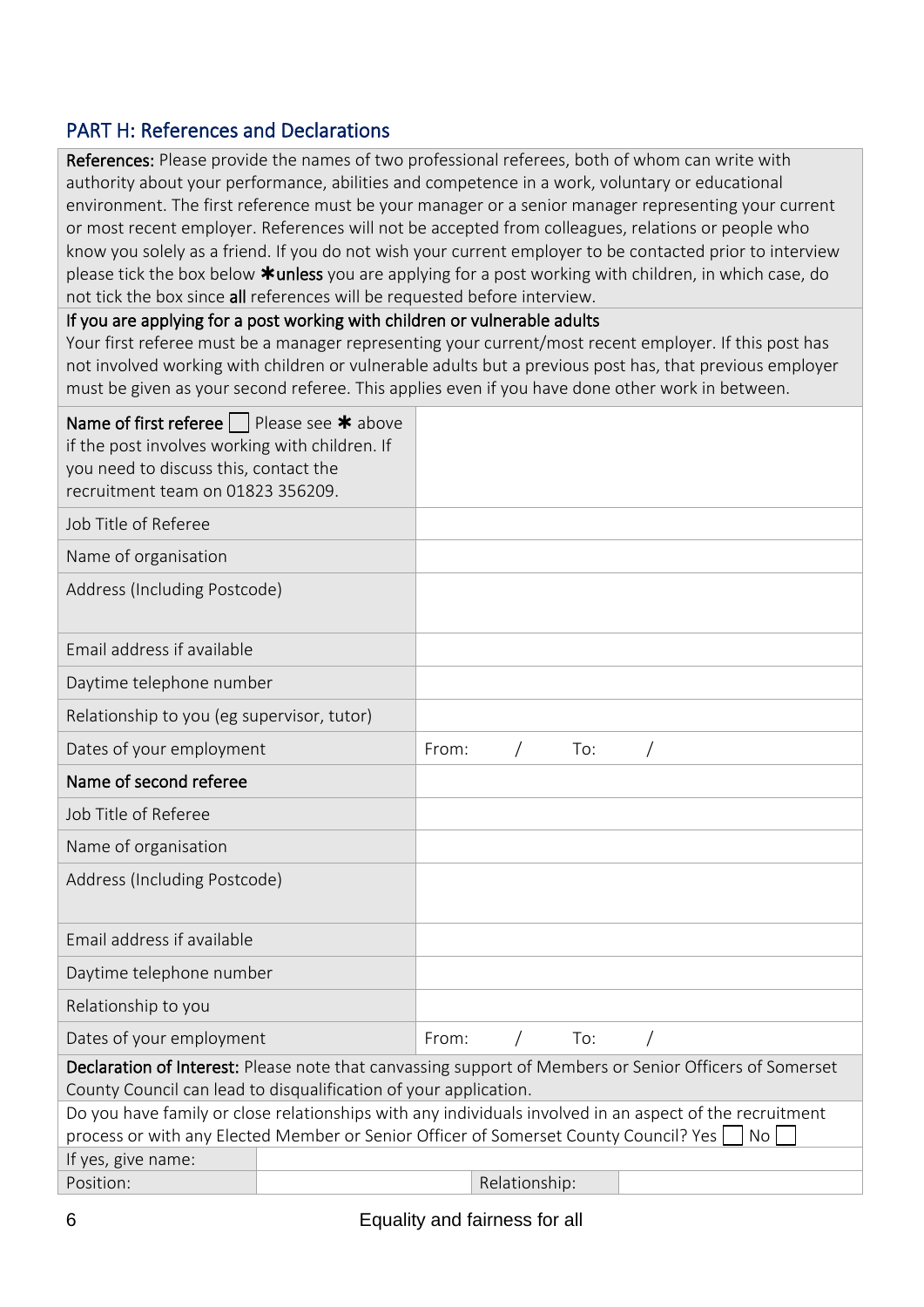#### DATA PROTECTION ACT 1998

Information from this application may be processed for any purposes registered by Preston C of E Primary School under data protection legislation. The information that you supply in your application is confidential; however, it will be disclosed to those persons authorised to see it and be used for selection purposes. The information from successful candidates will be retained on the personnel file for payroll and administrative purposes; information held about unsuccessful applicants is destroyed after one year. This information may be disclosed to Government Departments where there is a legal obligation to do so.

#### Declaration

- I confirm that I am entitled to live and work in the United Kingdom.
- I am willing for this data to be held and processed by Preston C of E Primary School and to be verified with relevant third parties. This may include previous employers.
- The information on this form is accurate. I understand that providing false information is an offence and may lead to my application being disallowed or, should I be appointed, to my dismissal and, where appropriate, may be referred to the police.

| Signed | Date |  |
|--------|------|--|
|        |      |  |

If you apply online and are shortlisted, you will be asked to sign your application at interview.

#### To be completed by existing Preston C of E Primary School employees only

If you are applying for this post on a secondment basis you should have a discussion with your manager about your personal development and the benefits that a secondment would provide. Your manager is required to authorise the secondment application. This means that your manager agrees to release you from your substantive post for the duration of the secondment.

The Secondment Guidelines and some Frequently Asked Questions can be viewed at <http://enterprise.somerset.gov.uk/HR> (only accessible when connected to the SCC network). You are advised to read them before proceeding with your application to ensure a full understanding of the School's approach to secondments.

Once you are happy that you have read and understood the Guidelines please complete the information below

|                       | I have discussed this secondment opportunity with my manager, who is willing<br>to authorise my application. I understand that a reference will automatically be<br>sought from my manager. |      | Yes  <br>No |
|-----------------------|---------------------------------------------------------------------------------------------------------------------------------------------------------------------------------------------|------|-------------|
| Line Managers details |                                                                                                                                                                                             |      |             |
| Name                  |                                                                                                                                                                                             |      |             |
| Job Title             |                                                                                                                                                                                             |      |             |
| Phone Number          |                                                                                                                                                                                             |      |             |
| E-mail address        |                                                                                                                                                                                             |      |             |
| Signed                |                                                                                                                                                                                             | Date |             |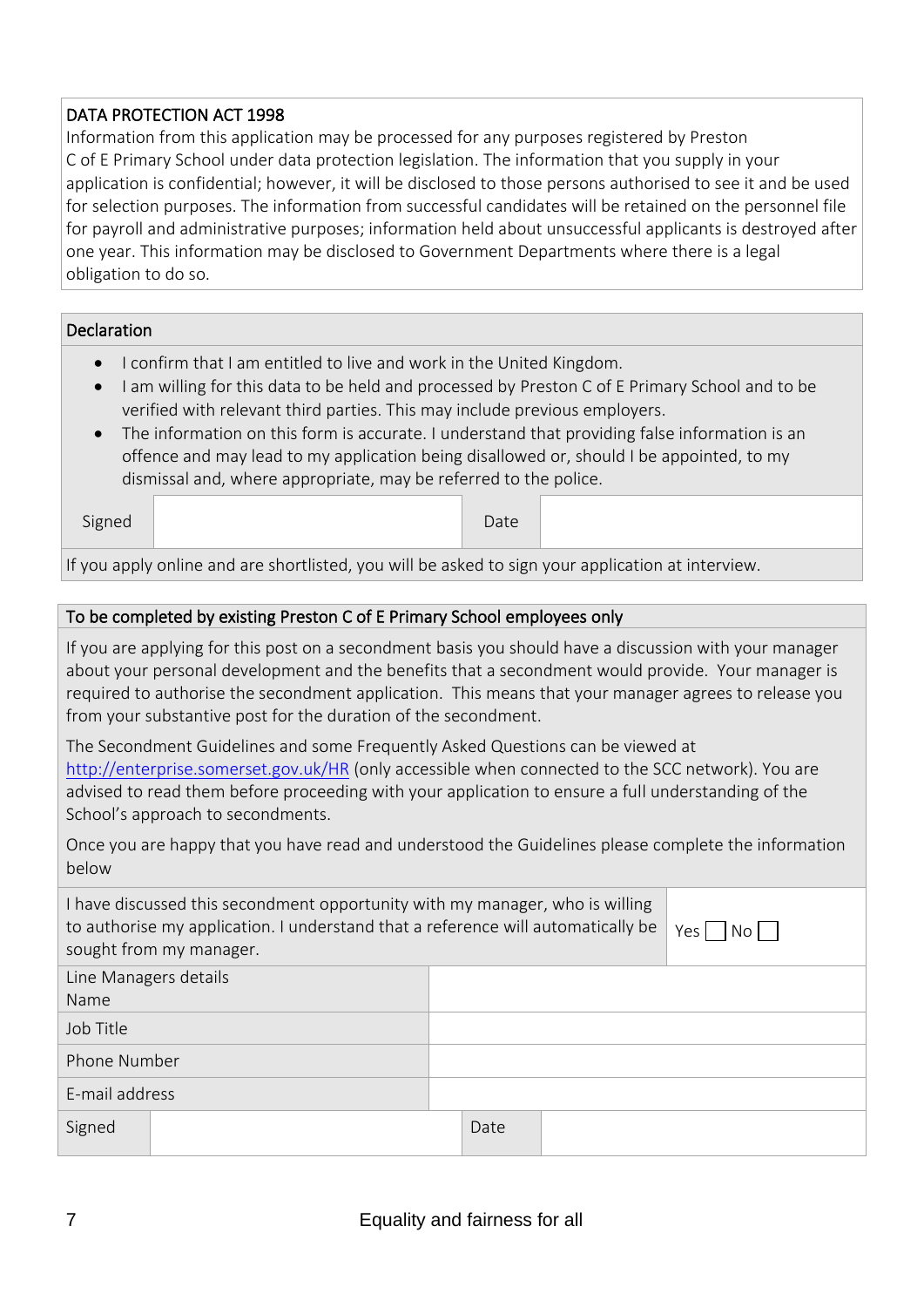# **Confidential**

# Equal Opportunities-Recruitment Monitoring

#### This form will be kept separate from your application form. It is not referred to during the selection process.

Preston C of E Primary School values diversity and is committed to promoting equality of opportunity for our employees and job applicants.

We monitor our recruitment and selection practices to fulfil our statutory duty relevant to equality in employment and to ensure our practices are fair, equitable and consistent with the aim of appointing the best person for the job. Recruitment monitoring enables us to take active steps to promote better policy and organisational practice.

The information you supply on this questionnaire will be recorded confidentially on our HR Systems and held for a maximum of 12 months. During this time it will be used solely for the purposes of monitoring the profile of our job applicants. Access to the data will be restricted to nominated staff within the HR Service.

If you are appointed, the data will also be used for our HR/Payroll records purposes, which includes another legal requirement, workforce monitoring. We aim to ensure all applicants and employees, regardless of circumstances or status, receive equal access to opportunity and fair treatment.

For these reasons it is important that you complete the recruitment monitoring questionnaire in addition to the application form. Once completed, the questionnaire should be returned with your application to the Recruitment Administrator, the address of which is detailed in the Recruitment Information Pack.

Thank you for your co-operation.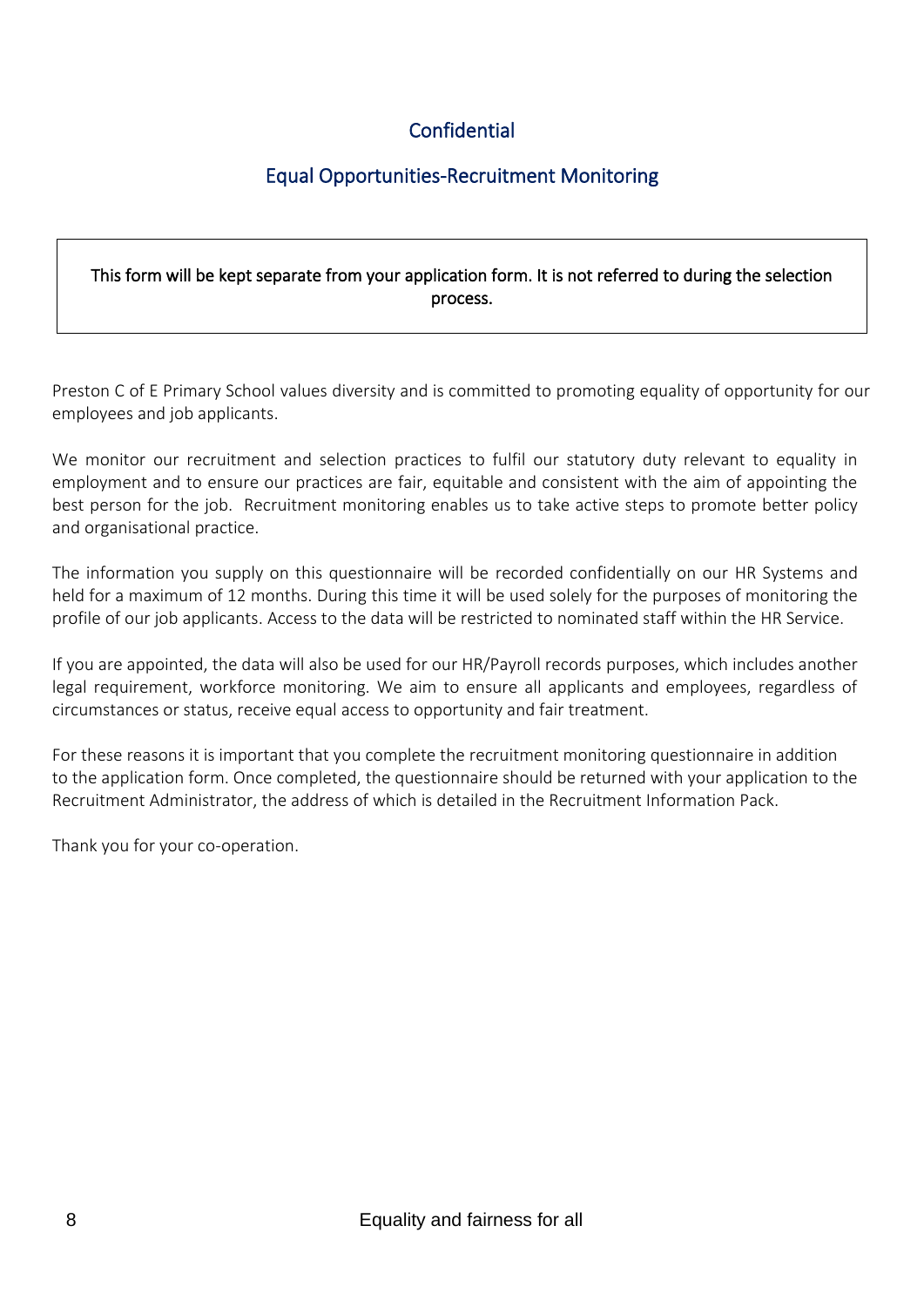#### EQUAL OPPORTUNITIES – RECRUITMENT MONITORING This information will be treated in the strictest confidence

| Post Applied for                                                                                      |                                                     | Reference No:               |                                                                                                                |
|-------------------------------------------------------------------------------------------------------|-----------------------------------------------------|-----------------------------|----------------------------------------------------------------------------------------------------------------|
| Name:                                                                                                 |                                                     | What is your date of birth? |                                                                                                                |
| Are you?                                                                                              |                                                     |                             |                                                                                                                |
| Please tick <b>one</b> of the appropriate boxes against each the questions below                      |                                                     |                             |                                                                                                                |
| Gender                                                                                                |                                                     |                             |                                                                                                                |
| 1.1<br>Female                                                                                         | 2.1<br>Male                                         | 3.1                         | Prefer not to say                                                                                              |
| <b>Sexual Orientation</b>                                                                             |                                                     |                             |                                                                                                                |
| Bisexual<br>1.1                                                                                       | Gay /Lesbian<br>2.1                                 | 3.1                         | Heterosexual<br>Prefer not to say<br>4.                                                                        |
| Transgender                                                                                           |                                                     |                             |                                                                                                                |
| Yes<br>1.                                                                                             | 2.1<br>No                                           | 3.1                         | Prefer not to say                                                                                              |
| How would you describe your ethnic origin?                                                            |                                                     |                             |                                                                                                                |
| White<br>a)                                                                                           | Z.<br>English/Welsh/Scottish/North<br>Irish/British |                             | Gypsy or Irish Traveller<br>K.                                                                                 |
|                                                                                                       | Irish<br>D.                                         |                             | Any other White Background<br>Q.                                                                               |
| b)<br>Mixed/Multiple<br><b>Ethnic</b>                                                                 | White and Black Caribbean<br>H.                     |                             | White and Black African<br>$\vert . \vert$                                                                     |
|                                                                                                       | J.<br>White and Asian                               |                             | S.<br>Any other mixed background                                                                               |
| Asian or Asian<br>$\mathsf{c}$<br><b>British</b>                                                      | E.<br>Indian                                        | Pakistani<br>Χ.             | Bangladeshi<br>G.                                                                                              |
|                                                                                                       | P.<br>Chinese                                       |                             | Y.<br>Any other Asian background                                                                               |
| Black/African<br>d)<br>/Caribbean/<br><b>Black British</b>                                            | Caribbean<br>T.                                     | African<br>$V_{\cdot}$      | Any other black<br>R.<br>background                                                                            |
| e)<br>Other ethnic<br>group                                                                           | A.<br>Arab                                          |                             | B. Any other group                                                                                             |
| f<br>Prefer not to say                                                                                |                                                     |                             |                                                                                                                |
| Do you consider yourself to have a disability or impairment?                                          |                                                     |                             |                                                                                                                |
|                                                                                                       |                                                     |                             | Under the Equalities Act 2010, a person with a disability is defined as having a physical or mental impairment |
| which has a substantial, long term effect on their ability to carry out normal day to day activities. |                                                     |                             |                                                                                                                |
| Yes                                                                                                   | No                                                  |                             | Prefer not to say                                                                                              |
| If yes, please indicate the nature of your disability.                                                |                                                     |                             |                                                                                                                |
| Physical Impairment                                                                                   | Mental Impairment                                   |                             | Mobility Impairment                                                                                            |
| Visual Impairment                                                                                     | Hearing Impairment                                  |                             | Learning Disability                                                                                            |
| More than one<br>Impairment                                                                           | Other                                               |                             | Prefer not to say                                                                                              |
| Which Religious Group do you belong to?                                                               |                                                     |                             |                                                                                                                |
| <b>Buddhist</b><br>$\overline{O}$<br>$\mathbf{1}$                                                     | Christian<br>2                                      | Hindu<br>3                  | Muslim<br>Jewish<br>4                                                                                          |